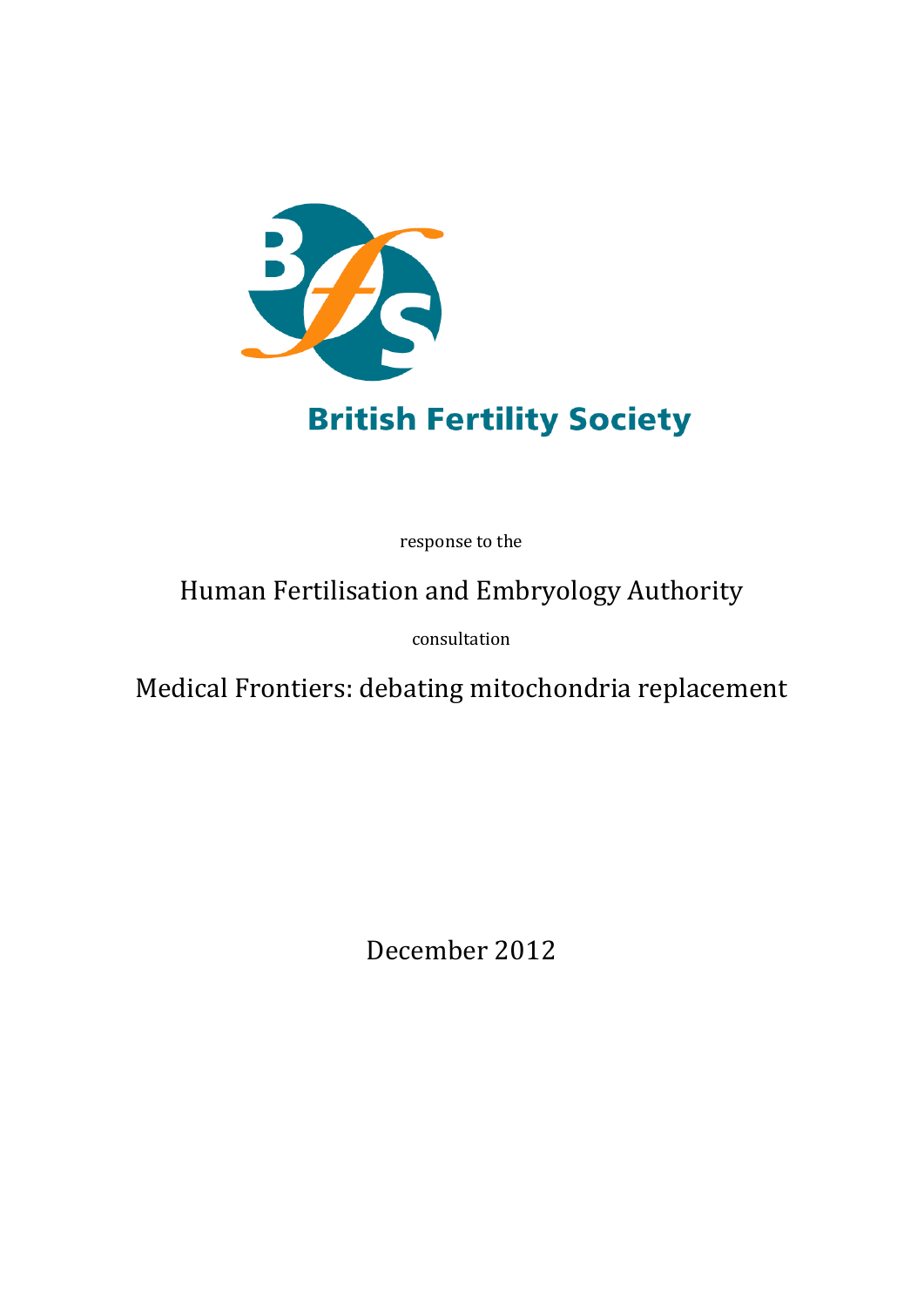This document represents the British Fertility Society (BFS) response to the Human Fertilisation and Embryology Authority (HFEA) consultation on 'Mitochondria Replacement'.

The British Fertility Society is a multi-disciplinary organization representing professionals with an interest in reproductive medicine. The objectives of the society are:

- To promote high quality practice in the provision of fertility treatment.
- To provide a common forum for members of various disciplines having an interest in the science and treatment of infertility.
- To promote high quality scientific and clinical research in the causes and treatment of infertility.
- To provide professional leadership in the provision and regulation of infertility services.
- To promote the increase of NHS funding for and equity of access to fertility treatments.

Therefore the issue of possible future treatments for patients at risk of transmitting mitochondrial disorders, which will involve IVF procedures, is of interest to BFS members.

This document has been prepared by Dr Joyce Harper and Dr Virginia Bolton and is submitted by the Chairman whose contact details are:

Dr. Allan Pacey c/o British Fertility Society Secretariat 22 Apex Court Woodlands Bradley Stoke BS32 4JT

bfs@bioscientifica.com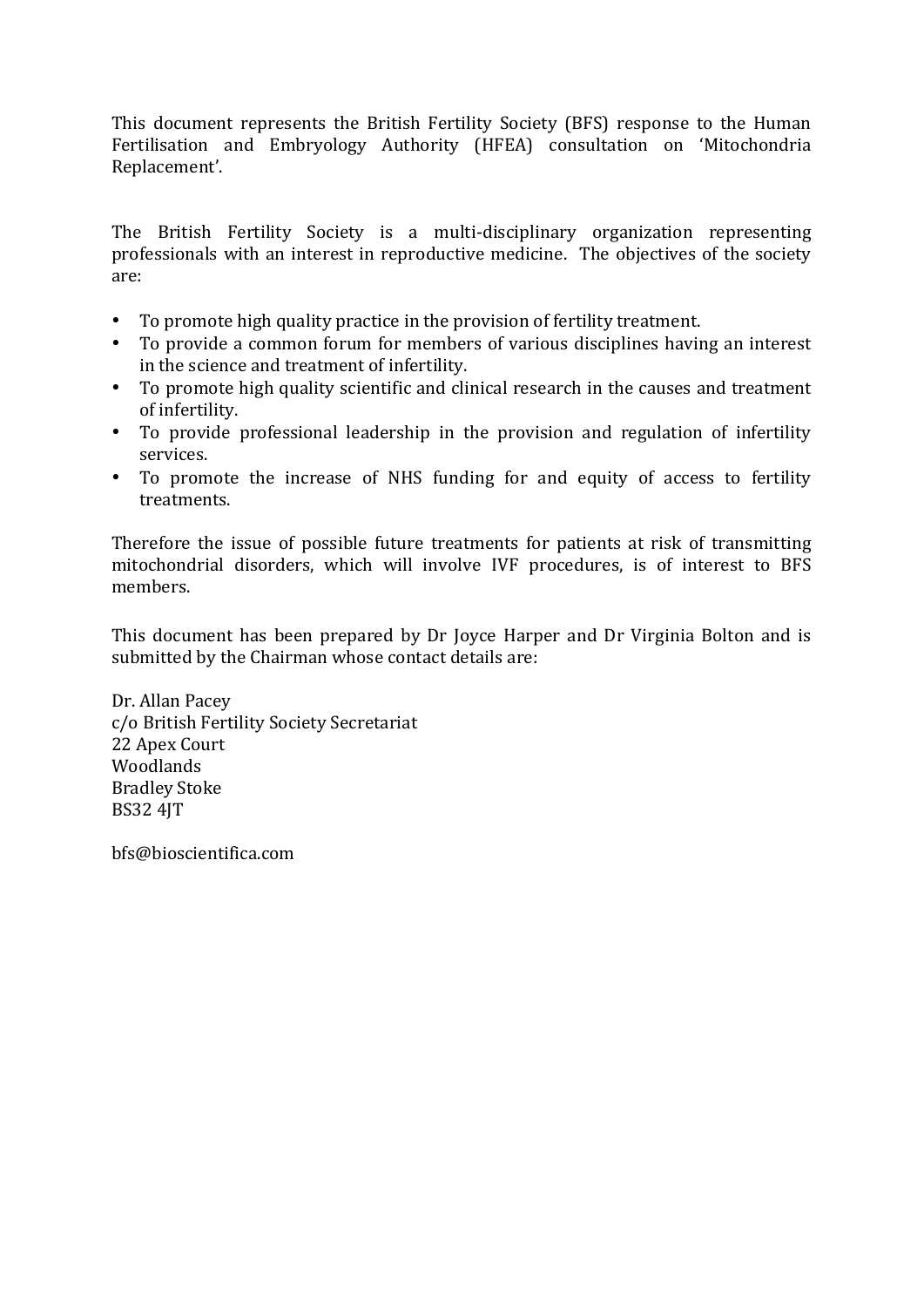### **Permissibility of new techniques**

**Q1: Having read the information on this website about the two mitochondria replacement techniques – maternal spindle transfer and pro-nuclear transfer, what are your views on offering (one or both of) these techniques to people at risk of passing on mitochondrial disease to their child? You may wish to address the two techniques separately.**

It is the view of the British Fertility Society (BFS) that both techniques are very complicated and technically challenging. A number of excellent studies have been reported in a variety of mammalian species. However, further research needs to be performed before either technique is introduced into clinical practice. This should include studies to improve our knowledge of the biology of human mitochondria, and to provide further information concerning the safety of the two procedures. The BFS supports the proposals listed in section 5.4 & 5.5 of the report "Scientific review of the safety and efficacy of methods to avoid mitochondrial disease through assisted conception" (http://www.hfea.gov.uk/docs/2011-04-18 Mitochondria review - $_$  final\_report.PDF). Therefore, the BFS has no objections to using these techniques, provided the procedures have been shown by robust scientific and clinical studies to be safe, effective and are capable of producing healthy offspring.

#### **Changing the germ line**

## **Q2: Do you think there are social and ethical implications to changing the germ line in the way the techniques do? If so, what are they?**

Any offspring would clearly be the genetic offspring of the couple whose sperm and eggs generated the pronuclei (but containing the mitochondria of the donor) and therefore the BFS does not consider there are significant social and ethical implications.

#### **Implications for identity**

#### **Q3: Considering the possible impact of mitochondria replacement on a person's sense of identity, do you think there are social and ethical implications? If so, what are they?**

There is currently no evidence to suggest that mitochondria donation will affect a person's sense of identity, nor can we envisage any reason that it should do so. We consider it essential that this is made absolutely clear to all parties involved to avoid all possibility of confusion, and to allay any anxiety concerning this point. It is the view of the BFS that there are no social or ethical implications for identity.

#### **The status of the mitochondria donor**

**Q4 (a) In your view how does the donation of mitochondria compare to existing types of donation? Please specify what you think this means for the status of a mitochondria donor.**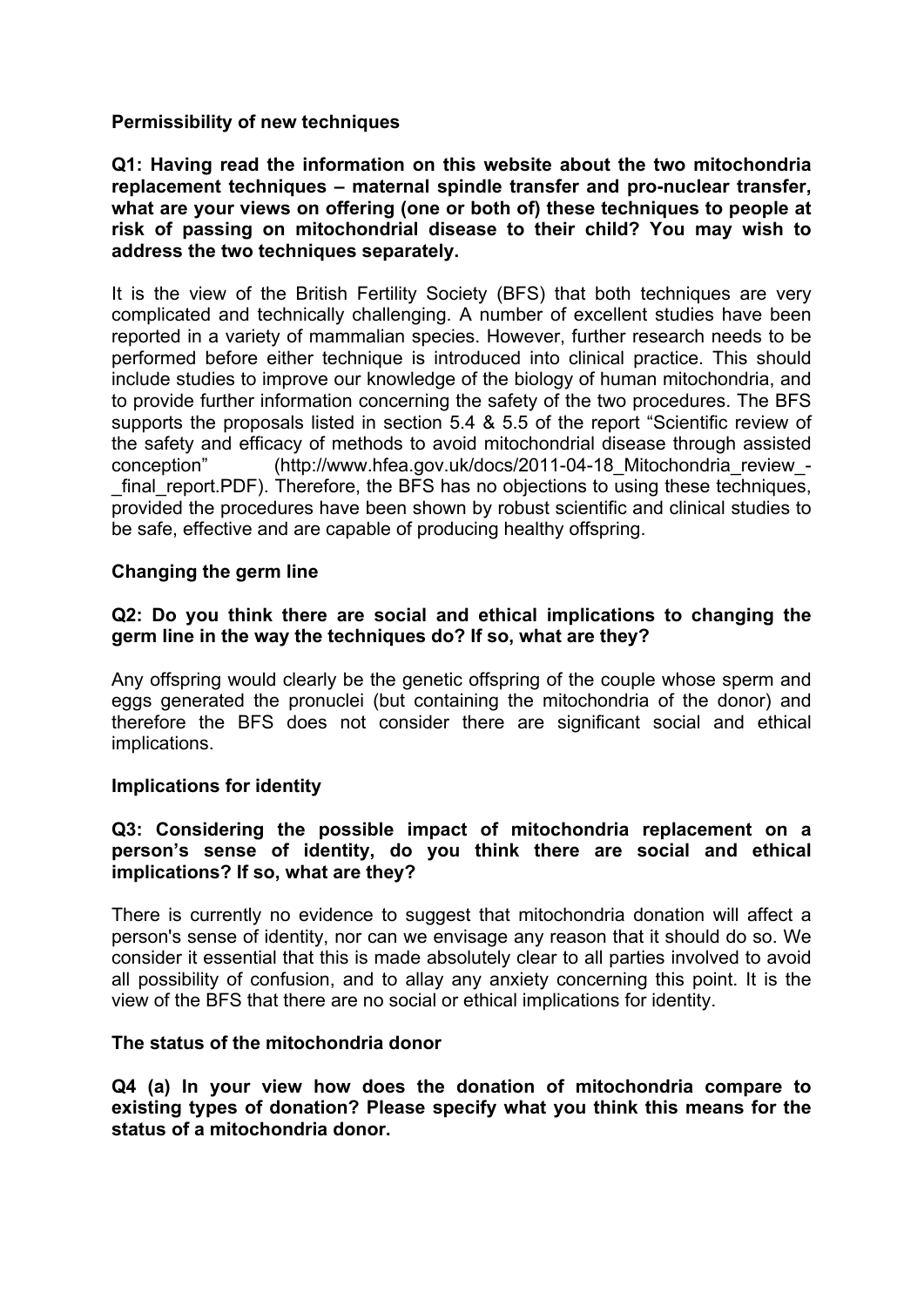It is important that the proposed techniques are recognised as being absolutely distinct from, and in no way similar to, egg donation. The BFS strongly asserts that any suggestion that the child resulting from the proposed technique has 'three parents' must be avoided; this distorts the facts and appeals to sensational misinterpretation. The only similarity to egg donation is in the inconvenience and discomfort to the donor in having ovarian stimulation and egg collection.

## **Q4 (b): Thinking about your response to 4(a), what information about the mitochondria donor do you think a child should have? (Choose one response only)**

As far as the BFS is aware, the proposed techniques will not have any effect on the genotype or phenotype of the resulting child and so the information available about the mitochondria donor should be in keeping with what is the same for recipients of organ donation.

#### **Regulation of mitochondria replacement**

#### **Q5: If the law changed to allow mitochondria replacement to take place in a specialist clinic regulated by the HFEA, how should decisions be made on who can access this treatment? (Choose one response only)**

The BFS is of the opinion that the regulator should decide which mitochondrial diseases are serious enough to require mitochondria replacement in line with current approvals for Pre-implantation Genetic Diagnosis, and permit clinics and patients to decide when it is appropriate to treat for these disorders in individual cases.

#### **Should the law be changed?**

**Q6: In Question 1, we asked for your views on the mitochondria replacement techniques MST and PNT. Please could you now tell us if you think the law should be changed to allow (one or both of) these techniques to be made available to people who are at risk of passing on mitochondrial disease to their child?**

Yes, the BFS is of the view that the law should be changed to allow mitochondrial donation should the relevant experiments outlined in our answer to question 1 provide reassuring data. The BFS supports the need for regulation and the maintenance of an appropriate register and the HFEA (or its successor body) would be the obvious candidate for this. The BFS wish to emphasise the necessity for introducing such modifications to the Register in order to accommodate recording all such treatment, including details of the egg donors involved. There needs to be consideration of what information is kept but this form of donation should be considered in the same way as is organ donation, and not in the same context as gamete donation.

#### **Further considerations**

**Q7: Are there any other considerations you think decision makers should take into account when deciding whether or not to permit mitochondria**